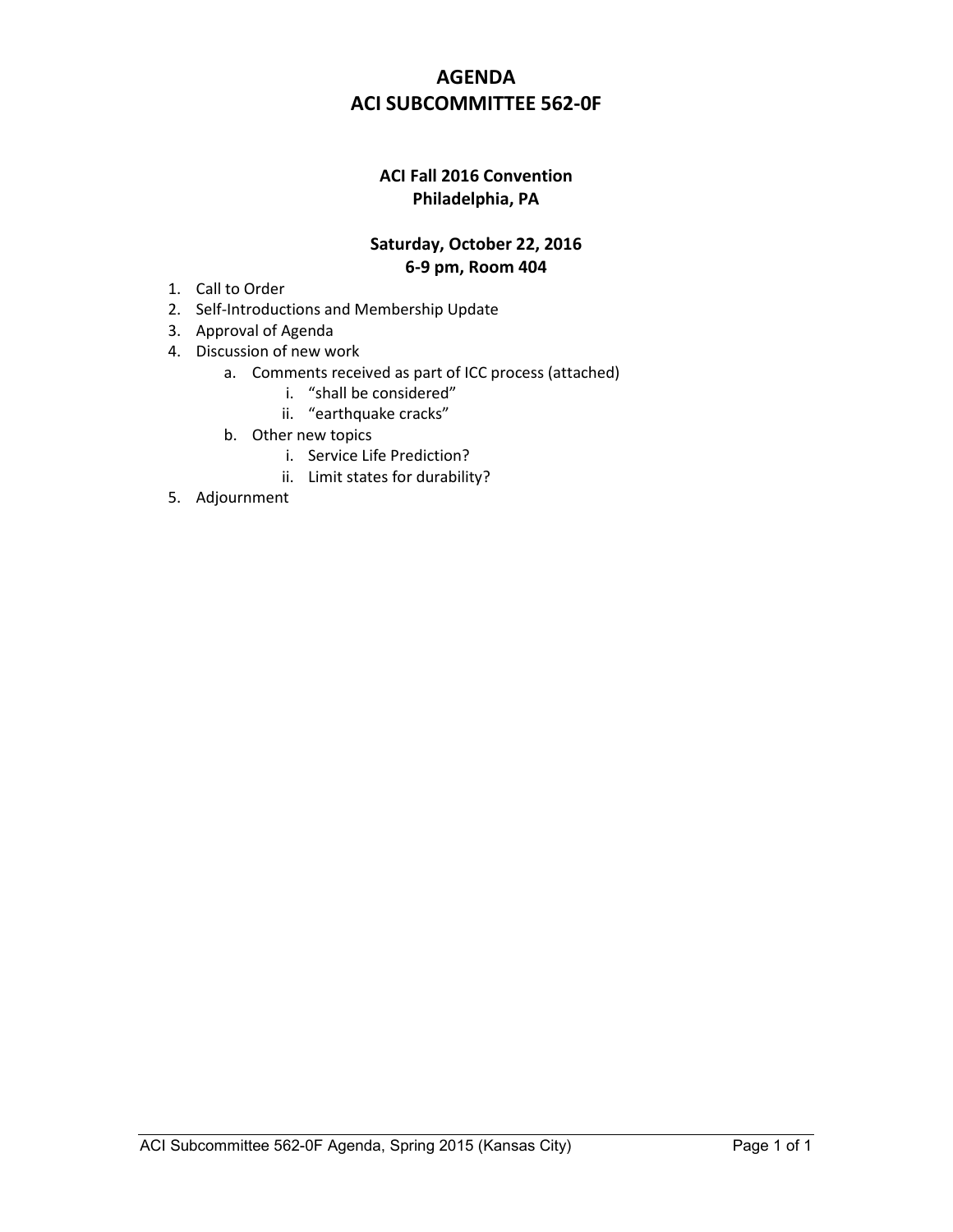#### **CHAPTER 8—DURABILITY**

#### **8.1—General**

**8.1.1** Durability of materials incorporated into a repair shall be considered for individual repairs, the overall durability of the repaired structure, and the interaction of the repair system with the structure.

*8.1.1C The durability of materials incorporated into a repair depends on their ability to withstand the environment where they are installed. The durability of repairs is dependent on the compatibility between repair materials, the structure, and the surrounding environment. To achieve compatibility, the repair and the structure need to interact on several levels without detriment, including chemical, electrochemical, and physical behavior.* 

**8.1.2** Repair materials and methods shall be selected that are intended to be compatible with the structure, and are durable within the service environment. Anticipated maintenance shall be considered in the selection.

*8.1.2C The design service life of a structure and repaired members is established by the licensed design professional in consultation with the Owner to achieve an economical repair that satisfies strength, safety, and serviceability requirements. Only through satisfactory repair construction practices, including application of* 

*the specified repair materials, is it possible to achieve the design service life. The design service life of the structure and repaired members, including maintenance requirements, should be estimated by considering the durability of the materials. Such design service life should be reflected in the repair design and maintenance requirements, as well as be incorporated into the construction documents. A repaired section is considered to be the combination of the installed repair material(s) and the substrate material(s). Service life is discussed in ACI 365.1R.* 

*Some examples of end-of-service life include:* 

- *a) Structural safety is unacceptable due to material degradation or the nominal strength is less than the required strength.*
- *b) Maintenance requirements exceed resource limits.*
- *c) Aesthetics become unacceptable.*
- *d) Structural functionality is no longer sufficient.*
- *e) Deformation capacity of the structure has been degraded due to a seismic event.*

*The cause of degradation should be determined as a first step in predicting each type of service life. Causes of degradation include:* 

*a) Mechanical (abrasion, fatigue, impact, overload, settlement, explosion, vibration, excessive displacement, loads, or ground motion from a seismic event)* 

poor code language

78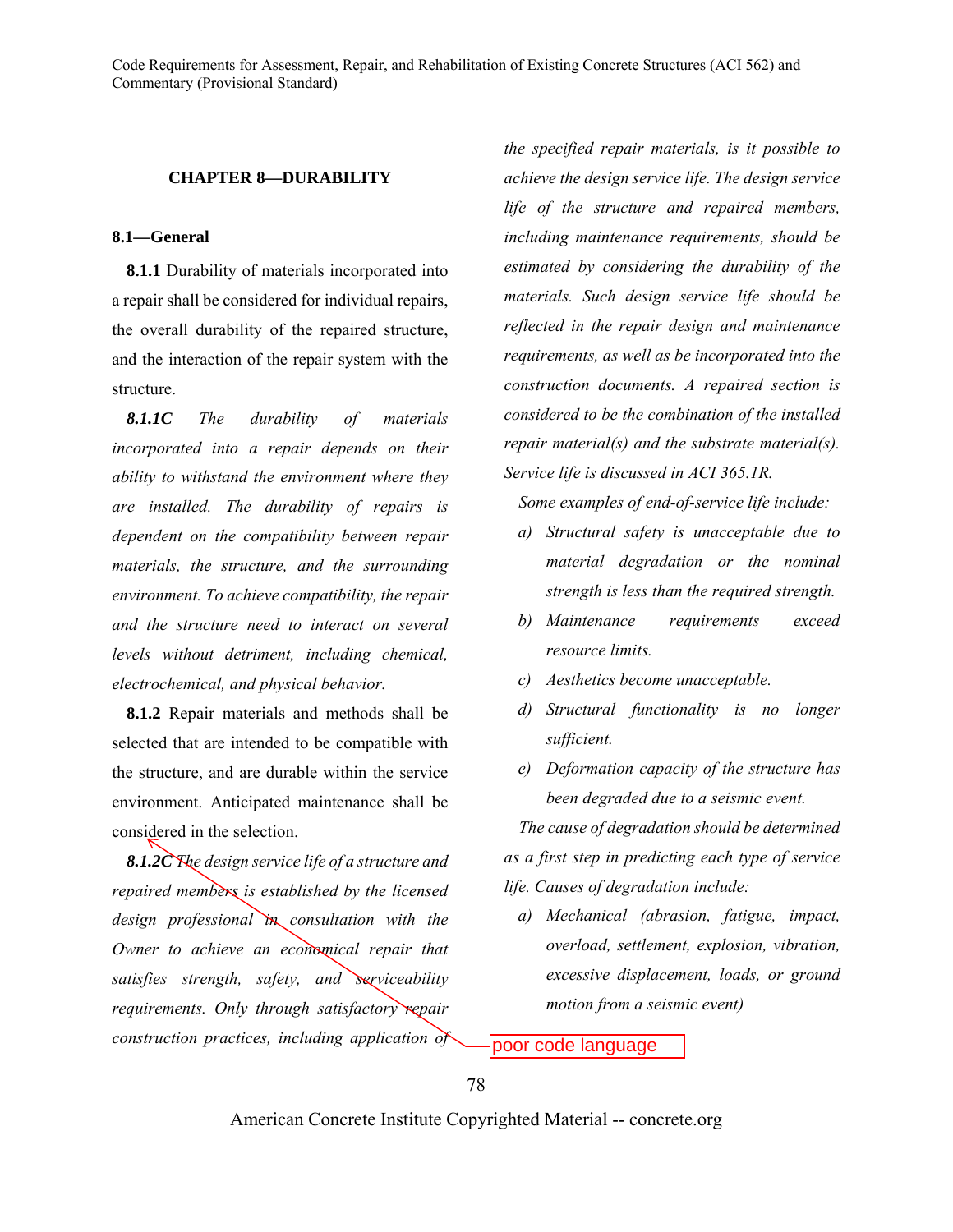- *b) Chemical (alkali-aggregate reaction, sulfate attack, acid dissolution, soft water leaching, or biological action)*
- *c) Physical (freezing and thawing cycles, scaling, differing coefficients of thermal expansion, salt crystallization, radiation exposure [ultraviolet light], fire, or differential permeability between materials)*
- *d) Reinforcement corrosion (carbonation, corrosive contaminants, dissimilar metals, stray currents, or stress corrosion cracking)*

*Preparation methods, materials, placement, and installed systems should be defined in the construction documents to reflect the design intent and requirements to achieve compatibility.* 

*Repaired sections should be resistant to expected service conditions that can result in degradation, including the causes of degradation listed previously within the design service life, and combinations of these causes.* 

*Repaired sections should be resistant to:* 

- *a) Chlorides and other corrosive contaminants that are present in the concrete or the penetration of corrosive contaminants into the concrete (such as chlorides) that lead to corrosion of reinforcement or other embedments (8.4).*
- *b) Thermal exposure and cycles.*
- *c) Freezing-and-thawing damage if subject to saturation and a freezing-and-thawing*

*environment. ASTM C666 may be used to define a durability factor. A durability factor exceeding 80 percent has generally been found to be acceptable in many locations for resistance to freezing and thawing for cementitious materials (refer to ACI 546.3R).* 

- *d) Scaling if exposed to salts.*
- *e) Exposure to ultraviolet or other radiation degradation within the repair environment unless other means are provided to address such degradation.*
- *f) Fatigue resulting from loading cycles and load reversal. For example, fatigue resistance may be needed in repair areas subject to many cycles of repeated loading.*
- *g) Impact, erosion, and vibration effects if exposed to conditions causing deterioration by these mechanisms.*
- *h) Abrasion resistance of repaired sections subject to heavy traffic, impingement of abrasive particles, or similar conditions.*
- *i) Chemical exposure may include sulfate attack, acids, alkalis, solvents, leaching of cementitious materials due to soft water, salt crystallization, and other factors that are known to attack or deteriorate the repair material or concrete substrate. Water penetration into concrete is associated with many types of chemical attack and other deterioration mechanisms.*

79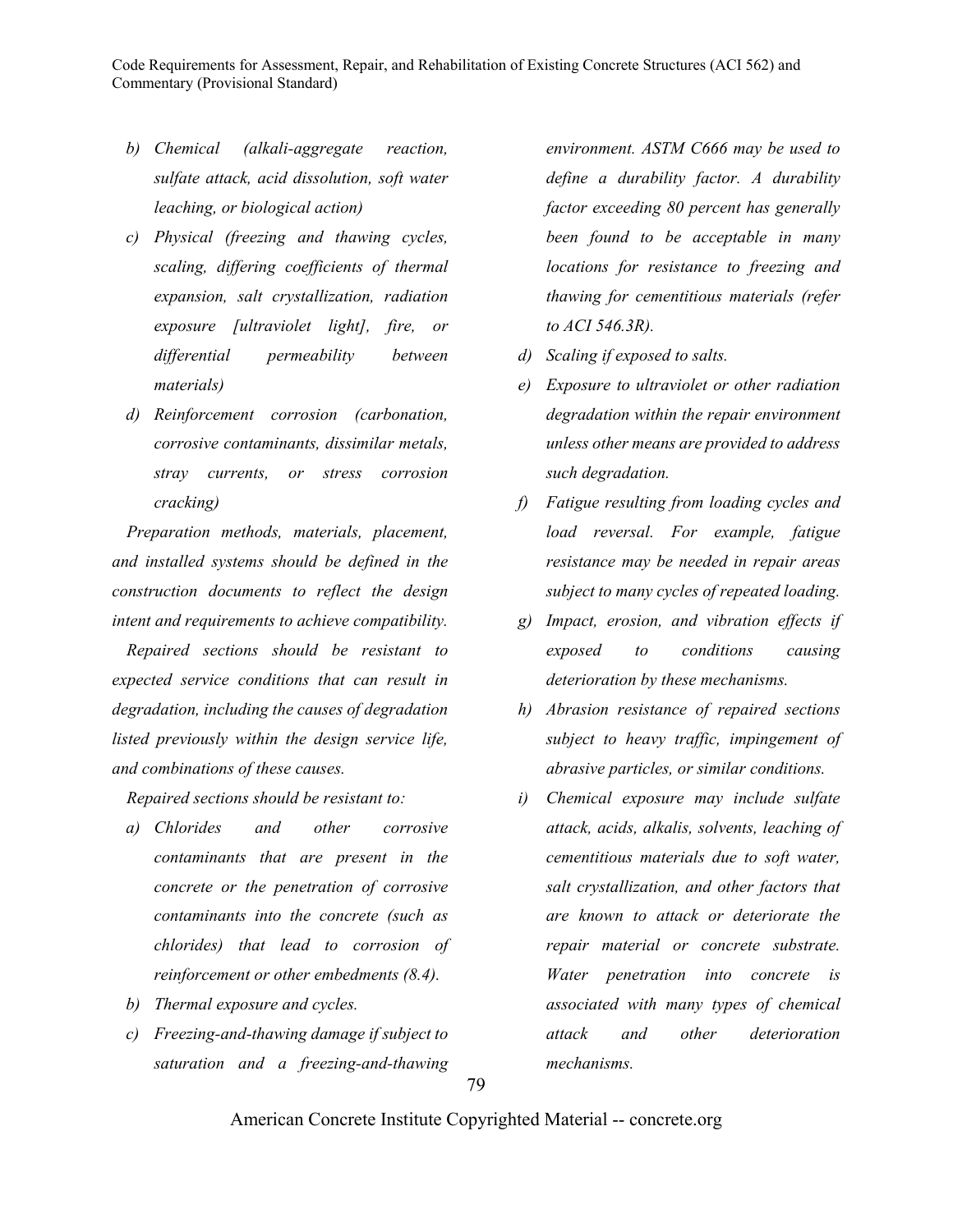- *j) The carbonation susceptibility, depth, and rate of both the existing concrete and the repair material in repairs containing reinforcement or other embedments requiring alkaline passivation of the metal for protection from corrosion (refer to 8.4).*
- *k) Alkali-aggregate reactions.*
- *l) Differential permeability between the repair and existing concrete if the repair material or the substrate concrete is vulnerable to deterioration due to trapped moisture, such as freezing-and-thawing damage of saturated concrete, corrosion of embedded steel reinforcement, alkaliaggregate reactions, or sulfate attack (refer to ACI* So if concrete cover violates code, you have to add cover?

### **8.2—Cover**

**8.2.1** Concrete cover shall be in accordance with the design basis criteria. For alternative materials and methods, an equivalent cover that provides sufficient corrosion protection shall be approved in accordance with 1.4.2. Sufficient anchorage and development for the reinforcement shall be provided regardless of methods used to provide corrosion protection.

*8.2.1C The code language is intended to allow materials that provide equivalent cover to be used if they can be demonstrated to be effective according to the approval procedure detailed in* 

*1.4.2. If alternative methods of corrosion*  So if an earthquake causes cracks, we need to mitigate the cracking in the future??

*protection are used, anchorage and development lengths should be reviewed.* 

**8.2.2** *Corrosion*—Where concrete cover for existing reinforcement is insufficient to provide corrosion protection for the design service life of the structure, additional concrete cover or an alternate means of corrosion protection shall be provided to mitigate corrosion of reinforcement within the repair area.

*8.2.2C Alternative means of protecting reinforcement include the application of waterproof membranes (ACI 515.2R Guide to Protective Systems), corrosion inhibitors, and various forms of cathodic protection. Reinforcement corrosion, chloride contamination, and carbonation should be considered when evaluating the maintenance requirements and design service life of alternative methods for corrosion protection. Ongoing metal corrosion may create distress and deterioration beyond the limit of the repair area. The design service life requirements should be reviewed when widespread durability issues are considered. Issues related to concrete cover need to be addressed in a timely manner.* 

#### **8.3—Cracks**

**8.3.1** The cause(s) of cracks shall be assessed, and mitigating cracking shall be considered in the rehabilitation design.

**E** Institute Copyrighted Material -- concrete.org

 $8\sigma$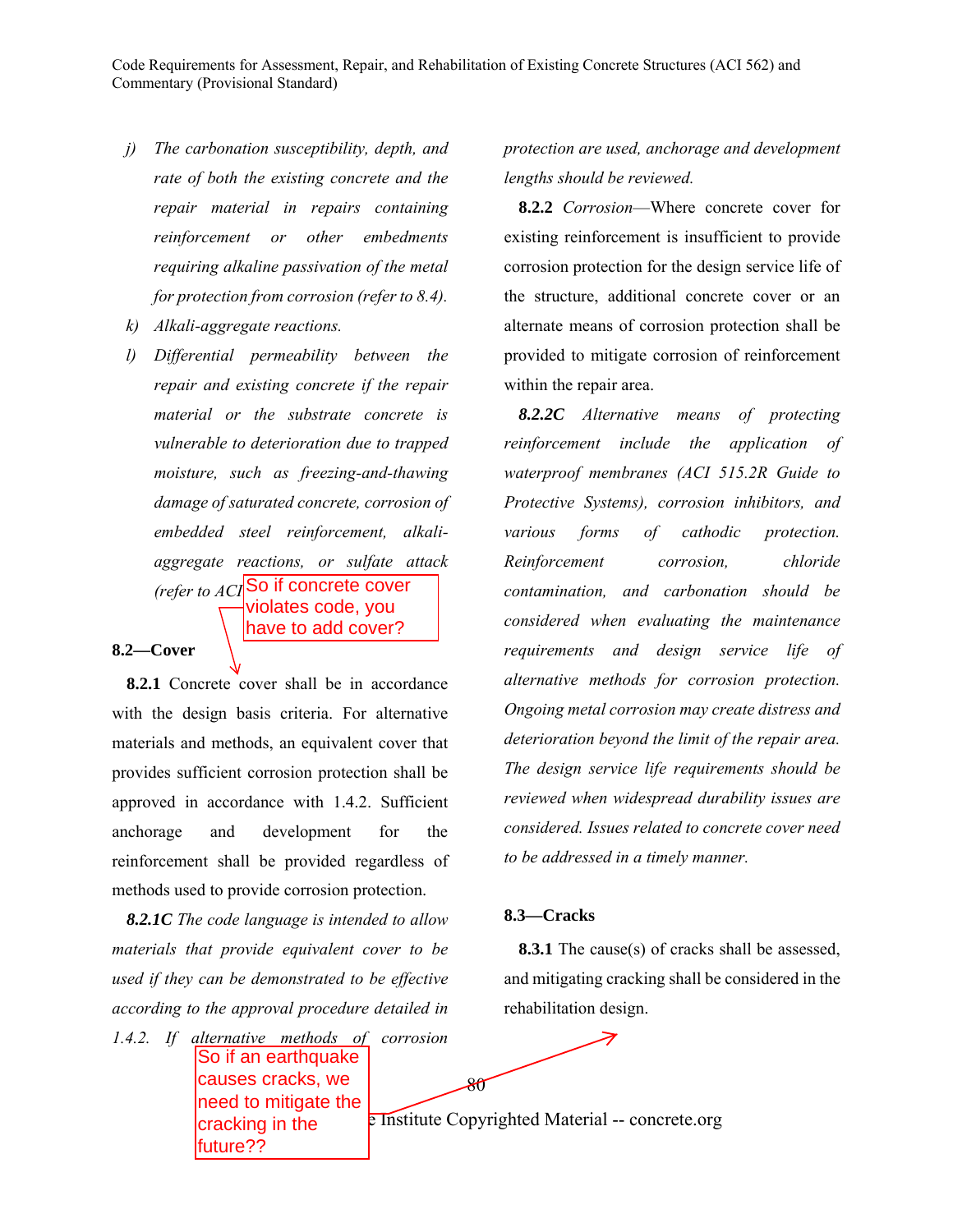**8.3.1C** *Cracks can reduce the protection provided by the effective cover over steel reinforcement and lead to water and deleterious material ingress, which accelerates the deterioration of embedded reinforcement and can cause other concrete deterioration issues such as freezing-and-thawing deterioration, alkaliaggregate deterioration, and chemical attack. Identification of their cause(s) and evaluation of their impact on a structure or a concrete component is described in ACI 224.1R.*

*As part of a repair design, cracking mitigation methods should consider the causes, movement, size, orientation, width, and complexity of the network of cracks. The characteristics of the substrate, location, and evidence of water transmission should be determined to assess the appropriate method of repair. Active water infiltration should be corrected as required for the durability of the structure.* 

**8.3.2** The design of repairs shall consider the effects of cracks on the expected durability, performance, and design service life of the repair and structure as a whole.

**8.3.2C** *Not all cracks need to be repaired, however, all cracks have the potential to become active cracks. Cracks in concrete structures can be detrimental to the long-term performance of a structure if the cracks are of sufficient size to allow for the ingress of deleterious materials into the structure, and guidance for critical crack sizes is provided in ACI 224R, Table 4.1.* 

*Consideration should be given to post-repair cracking and the need for protection of the existing concrete and repair material from the ingress of deleterious materials. ACI 224.1R provides guidance for the prevention and control of cracks.* 

*There are a variety of different materials that have been used for crack repair, and their correct specification for a given application will govern the design service life of the repair. For cracks that are essentially acting as a joint or are active, one type of effective repair is to seal the crack with an elastomeric sealant. Materials used for crack injection include, epoxy, polyurethane, latex in a cement matrix, microfine cement, and polymethacrylate. For repair by crack injection, the process and material should be appropriate to the site conditions. Crack injection should not be used to repair cracks caused by corrosion of steel reinforcement and alkali aggregate reaction unless supplemental means are employed to mitigate the cause of the cracks.* 

### **8.4—Corrosion and deterioration of reinforcement and metallic embedments**

**8.4.1** The corrosion and deterioration of reinforcement and embedded components shall be considered in the durability design. Repair materials shall not contain intentionally added constituents that are corrosive to reinforcement within the repair area.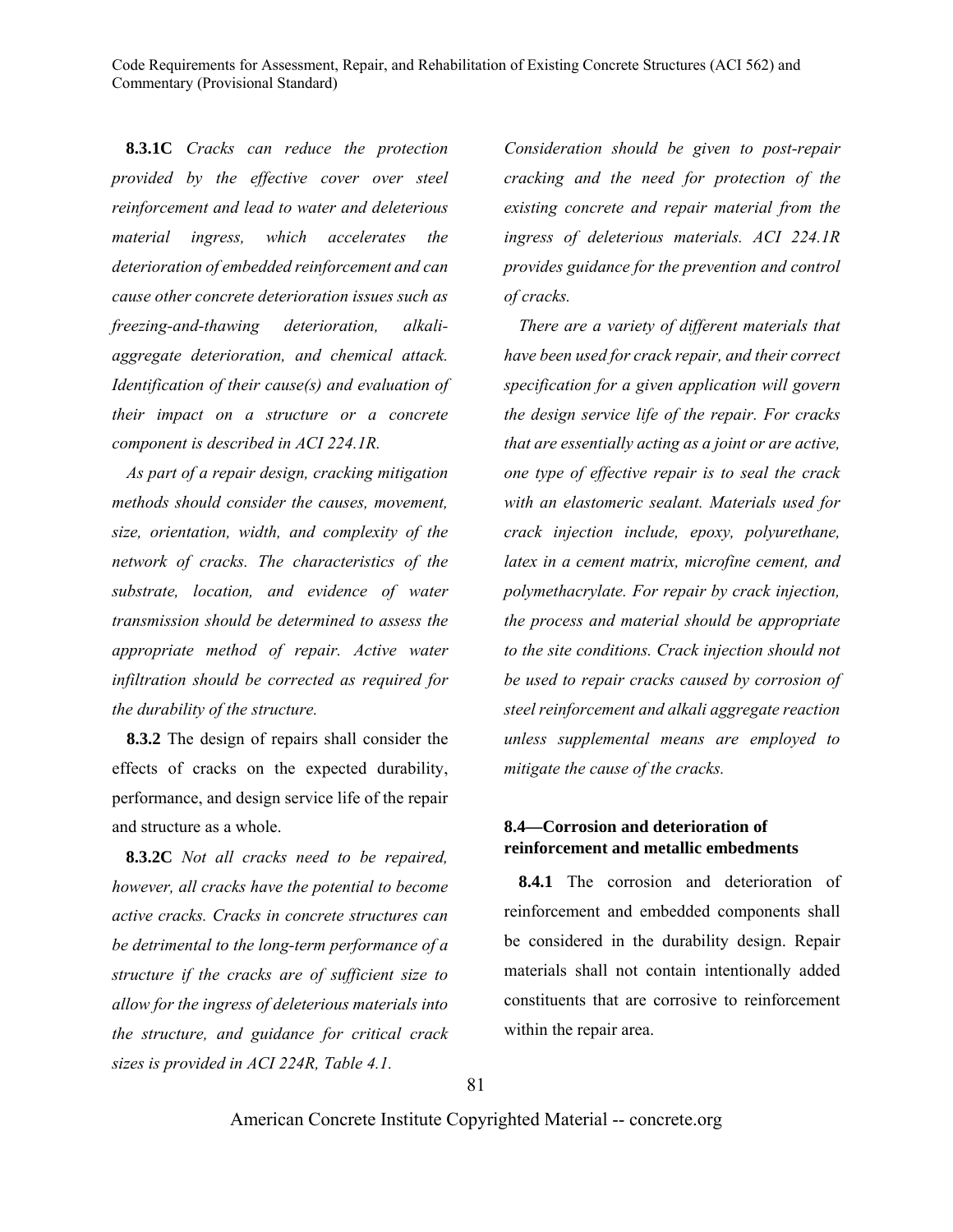*8.4.1C Untreated reinforcement corrosion limits the life expectancy of repair areas, repair materials, and repaired structures. ICRI No. 310.1R provides guidelines on removal of damaged concrete and cleaning of reinforcing steel. Repairs that do not address reinforcement corrosion may negatively impact the design service life and require more intensive monitoring. The structural design considerations for corroding reinforcing steel on repairs dre described in 7.6.3.1.* 

**8.4.2** The impact on the design service life of the repaired structure shall be considered if it is anticipated that corrosion products cannot be removed during repair **bad code language** 

*8.4.2C Ideally corrosion products should be removed from reinforcing steel in repairs. In some situations, due to congestion of steel reinforcement, access limitations, load considerations, or other factors, it is not possible to remove corrosion products from the steel reinforcement. Situations exist where corroding reinforcement that cannot be adequately cleaned or repaired will remain in the repaired structure.*

*The effects of uncleaned reinforcing steel on the long-term durability of the repaired structure should be considered in these situations. Supplemental corrosion mitigation strategies may be needed in these situations.* 

**8.4.3** The quality of existing concrete and its ability to protect reinforcement from corrosion,

fire and other forms of damage and deterioration shall be considered.

**8.4.3C** *Water and chemical penetration into the concrete can cause corrosion of metallic embedments and damage to nonmetallic reinforcement. Where concrete cover over reinforcement is insufficient to provide corrosion protection for the design service life of the structure, additional concrete cover or an alternate means of corrosion protection should be provided to mitigate reinforcement corrosion. The corrosion of embedded metals adjacent to the repair may be accelerated due to differing electrical potential between electrically continuous reinforcement in the repair area and external to the repair area. This form of corrosion is commonly referred to as the "anodic ring" or "halo effect", and is discussed in ACI 546R, ACI 364.3T, and ACI RAP BULLETIN 8 (Whitmore 2006). The rate of anodic ring corrosion depends upon the chloride content, internal relative humidity, and temperature.* 

*The anodic ring effect that can be induced by certain repairs should be addressed by incorporating appropriate corrosion mitigation strategies such as cathodic protection or corrosion inhibitors. ACI 222R, ACI 222.3R, ACI 364.3T, ACI 546R and the Concrete Society Technical Report 50 and FAQ sections from Concrete International (2002a, b, c) provide guidance for corrosion prevention, mitigation and inhibition. Both carbonation and chloride*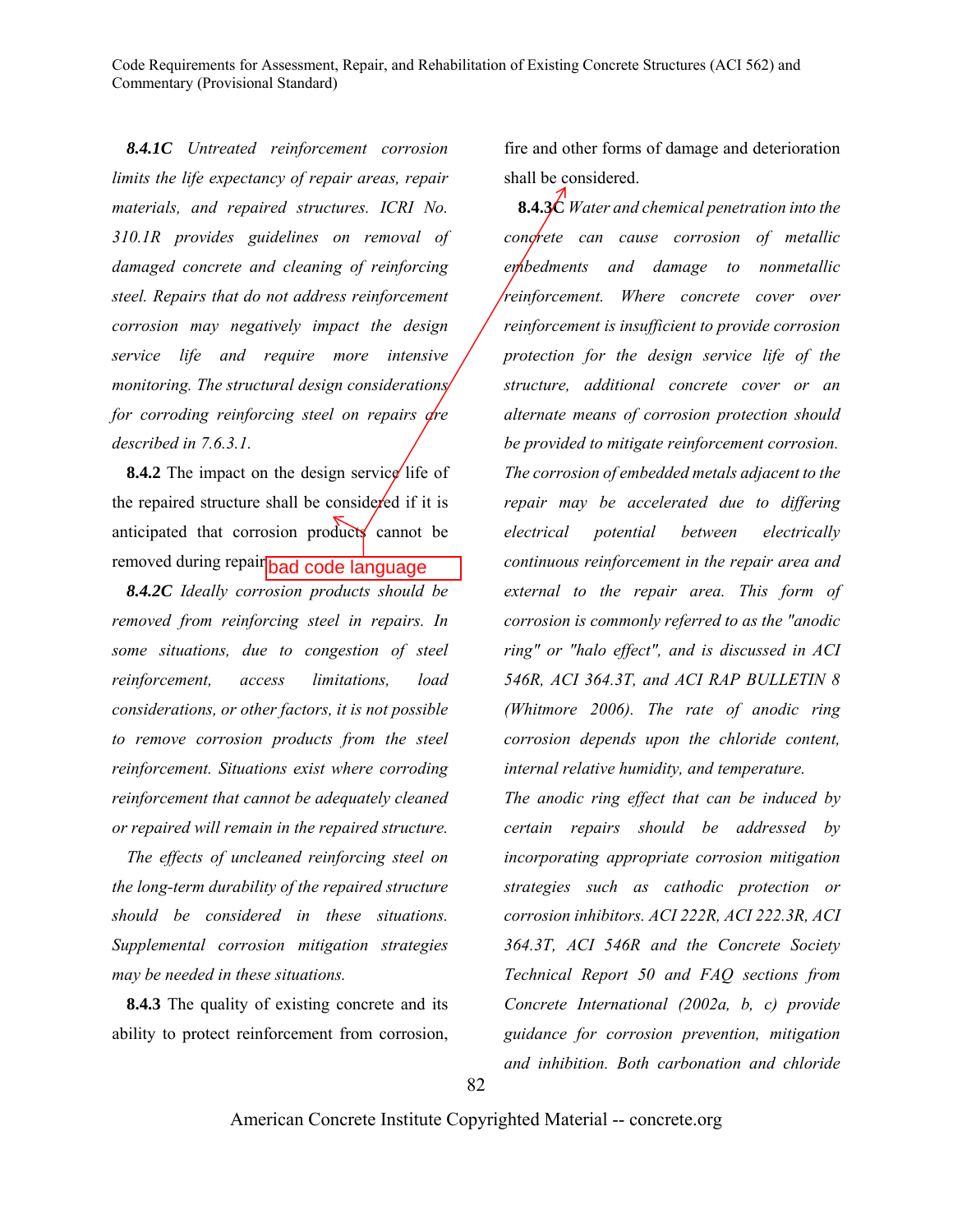*contamination may require consideration and are discussed in ACI 546R.* 

*Aesthetics may be affected by different means of protection and may also require consideration. Damage and to fire and fire protection requirements are discussed in 7.9.*

**8.4.4** Existing steel reinforcement and added reinforcement shall be protected from corrosion, fire and other forms of damage and deterioration to satisfy durability requirements.  $\Box$ 

*8.4.4C Reinforcing steel in concrete construction is usually protected by concrete cover from deleterious materials and also provides fire protection. The minimum cover is typically required by the design basis criteria. Adequate protection may be provided by increased section thickness and appropriate coatings, such as sealers, intumescent coatings, or electrochemical methods.* 

**8.4.5** Galvanic corrosion between electrochemically dissimilar materials shall be considered.  $\leftarrow$ Ugh

*8.4.5C Reinforcement or metallic embedments in the repair area with differing electrochemical potentials, environments, or both, should be isolated from the existing reinforcement, or the existing reinforcement and metal embedments should be protected to minimize galvanic corrosion. For example, rail or post-pocket repairs that use dissimilar metals from conventional steel reinforcement could*  From the protection of the reduced by the protection of the protection of the Existing strengths and Figure and  $\theta$ . The interaction of the protection of the protection of the protection of the protection of the protecti

*accelerate the deterioration of the installation (refer to ACI 222R).* 

**8.4.6** Corrosion protection of bonded and unbonded prestressing materials and prestressing system components shall be addressed during the repair design.

*8.4.6C The presence of prestressing force in the steel and the need to transfer the prestressing force into the concrete makes corrosion damage in prestressed concrete members more critical than traditionally reinforced structures (refer to ACI 423.4R). Section 7.6.4 addresses the structural requirements for the repair.* 

*The bonded or unbonded nature of the prestressing steel, the condition of the steel at the repair area, the attachment of the steel to the structure, the as-designed corrosion protection measures, the existing corrosion condition, and the continuity of the prestressing steel need to be considered to address corrosion protection of the structure. Refer to ICRI 320.4, and 222.2R.* 

*Hydrodemolition and other types of material removal methods should be used cautiously if the structure contains unbonded prestressing steel reinforcement. In these situations, water can be introduced into the corrosion protection (sheathing) surrounding the steel (refer to ICRI No. 310.3), affecting the long-term durability of the prestressing steel reinforcement.* 

**8.4.7** If electrochemical protection systems are used to protect steel reinforcement in repair areas

83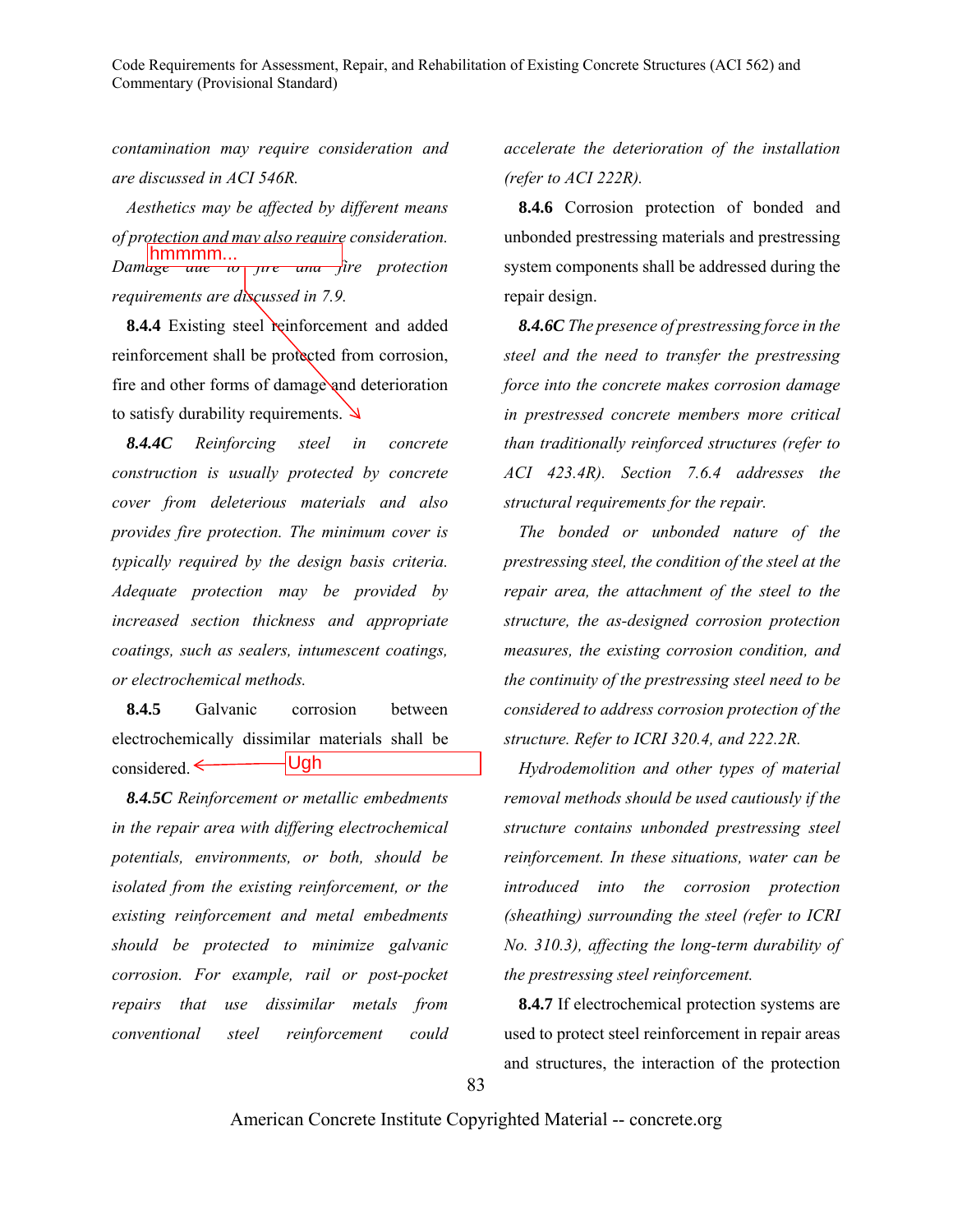system with the repaired elements, the entire structure, and environment shall be considered.

*8.4.7C Structures using impressed current electrochemical protection or mitigation systems should have continuous reinforcement, separate zones, or provisions should be made to make the steel electrically continuous. Impressed current electrochemical protection systems should be designed and maintained to not promote an alkali-aggregate reaction (AAR) and to avoid embrittlement of prestressing steel.* 

*Impressed current electrochemical protection systems should include a monitoring and maintenance plan developed by a licensed design professional specializing in the design of corrosion protection systems (refer to NACE SP0290, NACE SP0390, NACE 01105, NACE 01102, NACE 01101, NACE 01104, and NACE SP0107).* 

**8.4.8** Repair materials and reinforcement shall be selected and detailed to be compatible such that the characteristics of each material do not adversely affect the durability of the other materials or of the existing concrete and reinforcement.

*8.4.8C Incompatibilities can arise from the use of inappropriate materials or components, or dissimilar electrochemical characteristics or physical properties, which can negatively impact the concrete and reinforcement. Some examples include:* 

- *a) In certain situations such as exposure to high temperatures, polyvinyl chloride (PVC) and other polymer-based materials can deteriorate, releasing decomposition products found to cause corrosion.*
- *b) Even if the conventional steel reinforcement becomes more noble in electrical contact with a dissimilar metal (for example, embedded aluminum conduit in the presence of chlorides), considerable concrete damage can arise (Monfore and Ost 1965).*
- *c) Fiber-reinforced polymer (FRP) wrapping should not be used as a corrosion repair strategy on members experiencing corrosion of embedded reinforcement unless the concrete is repaired and corrosion mitigated. Appropriate sections within this code and referenced documents concerning FRP repairs should be consulted (refer to ACI 440.2R).*

#### **8.5—Surface treatments and coatings**

**8.5.1** Moisture transmission through the structure and the influence of the surface treatment on the durability of the structure shall be considered.

*8.5.1C Surface treatments, coatings, sealers, or membranes are commonly used to limit the ingress of deleterious materials and moisture into the structure to reduce future deterioration of the*